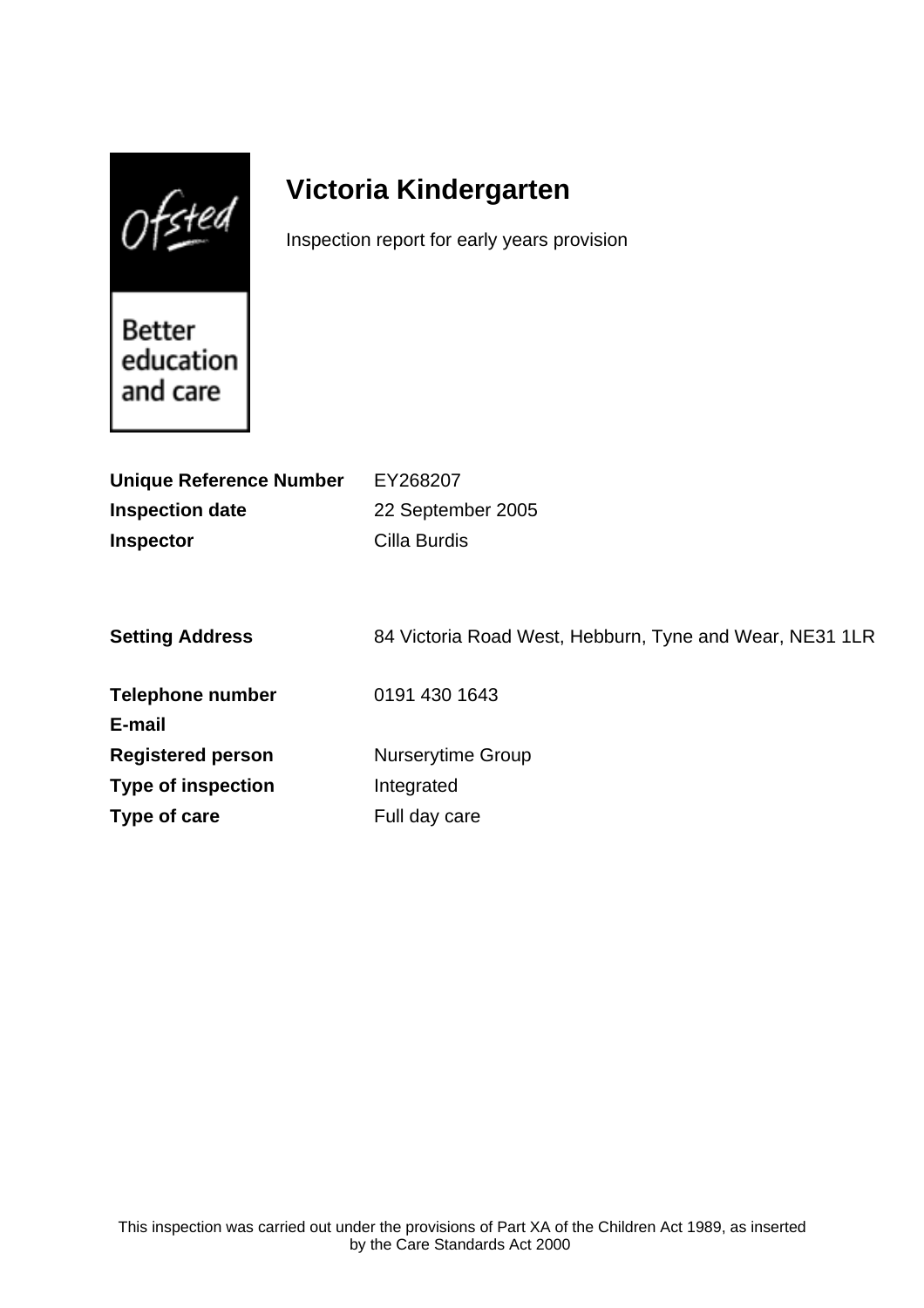## **ABOUT THIS INSPECTION**

The purpose of this inspection is to assure government, parents and the public of the quality of childcare and, if applicable, of nursery education. The inspection was carried out under Part XA Children Act 1989 as introduced by the Care Standards Act 2000 and, where nursery education is provided, under Schedule 26 of the School Standards and Framework Act 1998.

This report details the main strengths and any areas for improvement identified during the inspection. The judgements included in the report are made in relation to the outcomes for children set out in the Children Act 2004; the National Standards for under 8s day care and childminding; and, where nursery education is provided, the Curriculum guidance for the foundation stage.

The report includes information on any complaints about the childcare provision which Ofsted has received since the last inspection or registration or 1 April 2004 whichever is the later.

## **The key inspection judgements and what they mean**

Outstanding: this aspect of the provision is of exceptionally high quality Good: this aspect of the provision is strong Satisfactory: this aspect of the provision is sound Inadequate: this aspect of the provision is not good enough

For more information about early years inspections, please see the booklet Are you ready for your inspection? which is available from Ofsted's website: www.ofsted.gov.uk.

## **THE QUALITY AND STANDARDS OF THE CARE AND NURSERY EDUCATION**

On the basis of the evidence collected on this inspection:

The quality and standards of the care are inadequate - notice of action to improve. The registered person does not meet the National Standards for under 8s day care and childminding.

The quality and standards of the nursery education are inadequate - notice of action to improve.

## **WHAT SORT OF SETTING IS IT?**

Victoria Kindergarten is one of three provisions run by the Nursery Time group. It was opened by the current owners in 2003. It operates from five playrooms in a two-storey, semi-detached house. It is situated in a residential area of South Tyneside and has good transport links.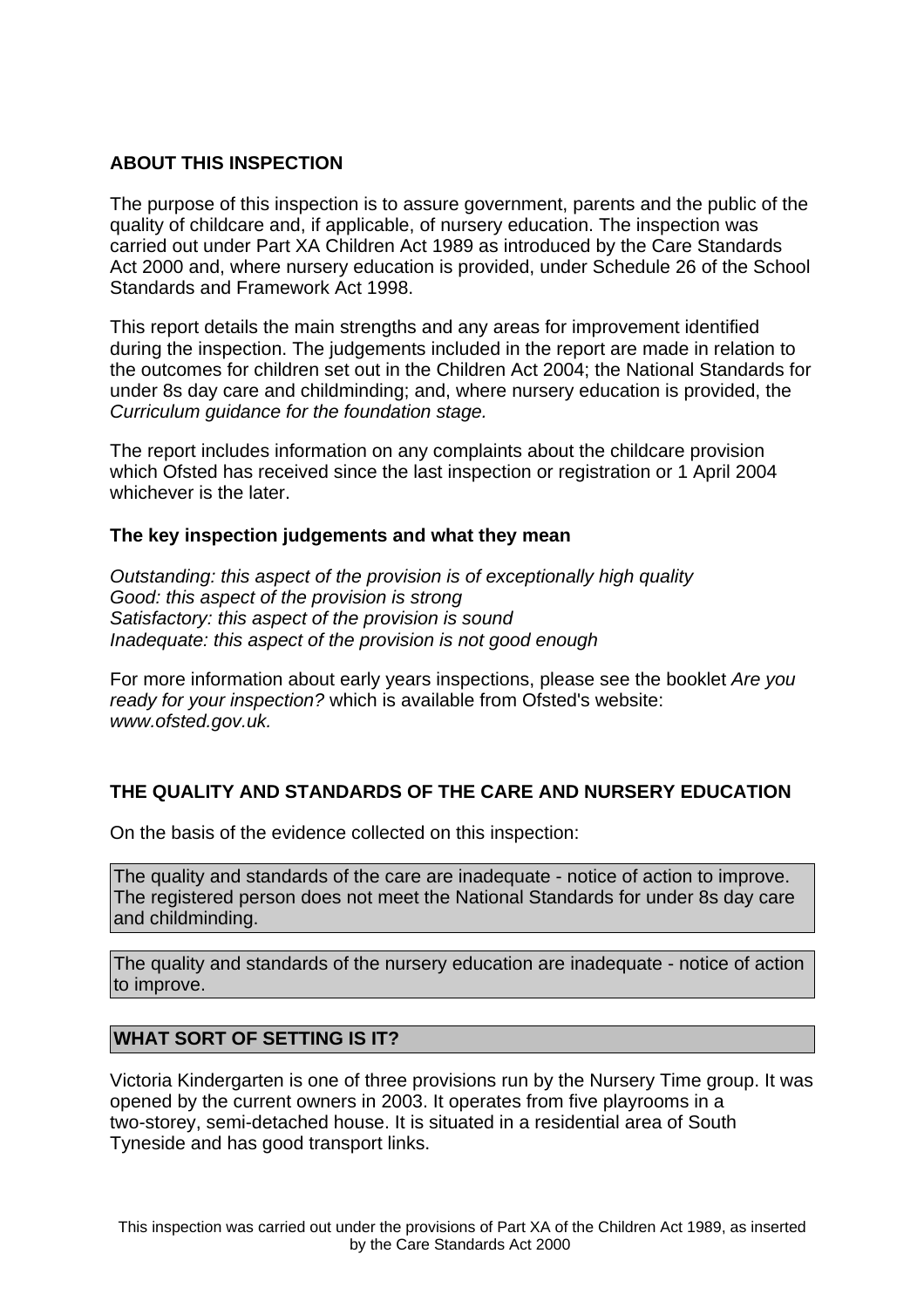A maximum of 47 children may attend the nursery at any one time. The nursery is open each weekday from 07.30 to 18.00 all year round; closing only on bank holidays and the Christmas to New Year holiday period. All children share access to a secure, enclosed outdoor play area.

There are currently 17 children aged from 14 months to under 5 years on roll; of these, 2 children receive funding for nursery education. Children come from the local and wider community. The nursery is not currently supporting any children with special educational needs nor children who speak English as an additional language.

The nursery employs nine staff supported by a cook and cleaner. There are eight members of staff, including the acting manager, who hold appropriate early years qualifications. Of these, three staff members who are working towards a higher level qualification.

# **THE EFFECTIVENESS OF THE PROVISION**

## **Helping children to be healthy**

The provision is satisfactory.

Children enjoy a range of activities that contribute towards good health. There are daily opportunities for children to participate in activities, both indoors and outside, to promote physical development. Children enjoy these activities and play imaginatively with others. Children however, are not receiving sufficient challenge during physical play in order to enhance their development. Parental guidance regarding children's sleep patterns is followed. Cots are provided for the younger children or they may sleep in their buggies. Children are closely monitored when sleeping and charts record the time the child has slept. The sleep charts also document the checks made by staff, which are undertaken every 15 minutes.

The environment is warm, comfortable and welcoming to children with furniture and equipment that is appropriate to the varying ages and needs of the children attending. Toys and resources stored indoors are of a good, clean standard. Outdoors however, toys are being left uncovered resulting in some being too dirty for the children to use.

Children learn the importance of good hygiene practice and follow care routines that develop their understanding, such as, hand washing before meals. Staff ensure the risk of cross-infection is reduced; for example, with regard to nappy changing, they wear disposable gloves and aprons and clean the changing mat after use.

Children's individual dietary needs are established when the placement is being arranged. Children are served a mid-session snack but do not have easy access to water during the sessions. Children are provided with healthy options at lunch time. Meals are freshly made by the cook who works on the premises. Mealtimes are a social occasion as children sit around tables together discussing what they have been doing or sharing their experiences. Children are helped to serve themselves and are encouraged to develop their independence when eating.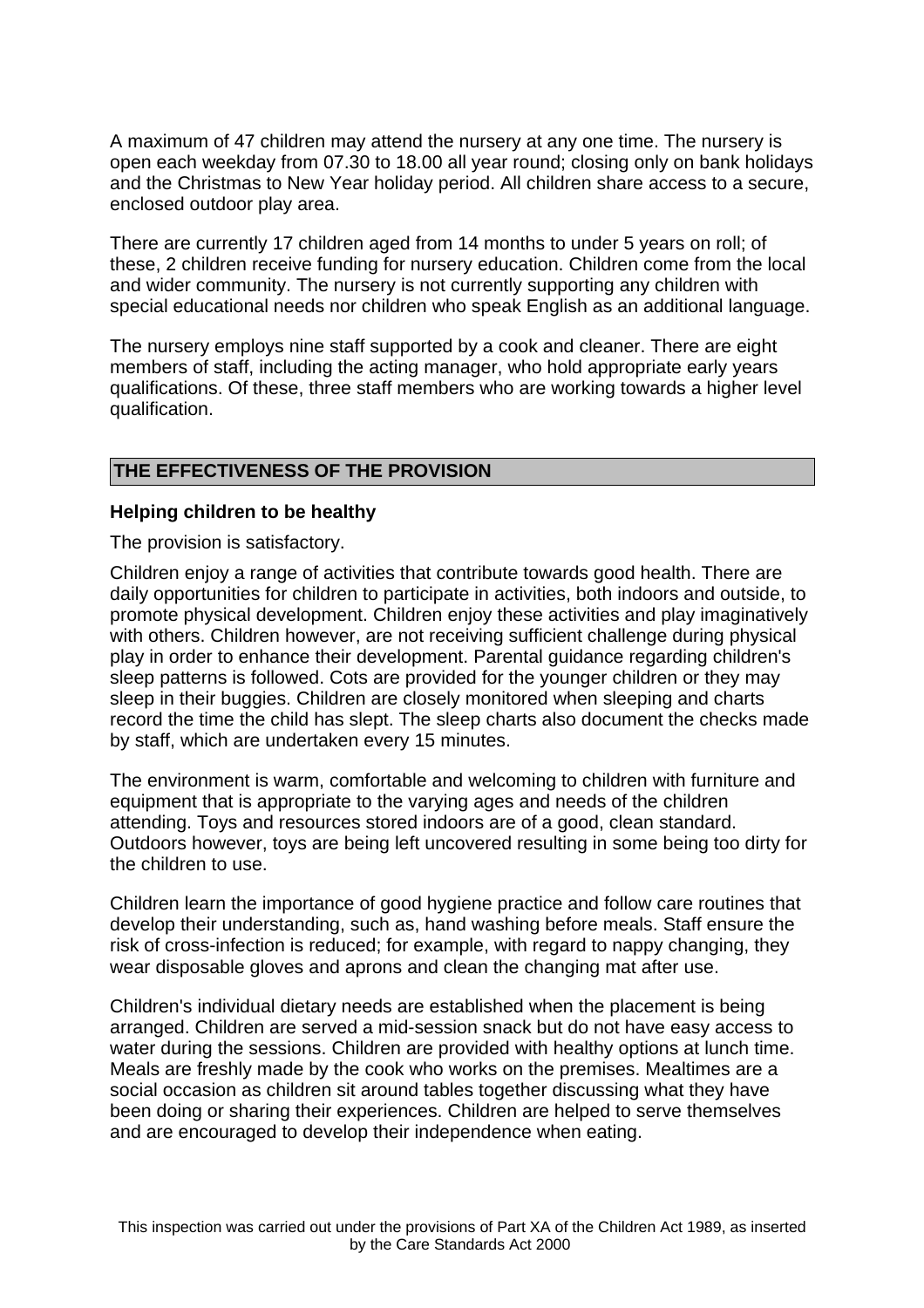# **Protecting children from harm or neglect and helping them stay safe**

The provision is satisfactory.

Children have access to a warm and welcoming environment that is well maintained and decorated attractively to appeal to the children. They have access to a varied range of equipment, which is generally safe and of good quality. Children can move freely and independently, in the designated areas of the building, as most risks have been identified and minimised. Outdoors however, some resources are broken and there is ivy trailing in the children's play area. There is no evidence to show that ongoing risk assessments and regular safety checks are undertaken to ensure a safe environment is maintained. As a result, staff's vigilance and awareness, regarding the promotion of children's safety, is inconsistent. Nursery routines develop children's understanding of procedures that promote their own safety such as, holding onto the stair rail when going down the stairs.

Outings to the library are a regular part of the routine. Written procedures are in place to inform staff of their responsibilities and the procedure to follow. There is no evidence however, of a risk assessment being undertaken prior to an outing and the procedures do not ensure that a member of staff holding a current first aid certificate accompanies the children.

Staff have an awareness of child protection and have some understanding regarding their responsibilities to protect children. They know that concerns must be reported to the designated member of staff and that the procedures they must follow are documented in the child protection policy. They are not however, vigilant in ensuring that staff and students, who have not been vetted, are never left alone with the children.

# **Helping children achieve well and enjoy what they do**

The provision is satisfactory.

The children generally, are happy and settled. Although most of the children relate well to the staff, there have been a number of staff changes recently which is having a detrimental impact on the children's relationships with staff. The older children express their concern by requesting to know who their carers will be for the day. Most children are developing good friendships with other children and enjoy seeking out others to play and share experiences. They enjoy playing imaginatively, using props for role play, and like to join in action rhymes and songs. Most of the children are becoming confident communicators as they share ideas and recall events that are special to them.

Staff working with the younger children are following the Birth to three matters framework to support their planning. This framework provides guidance to staff regarding ways to effectively involve children in activities whilst supporting their development and learning. The planning for the older children's activities is not being followed. As a result, the majority of the children's day is spent passing the time rather than being involved in activities that support and promote the individual child's development and learning.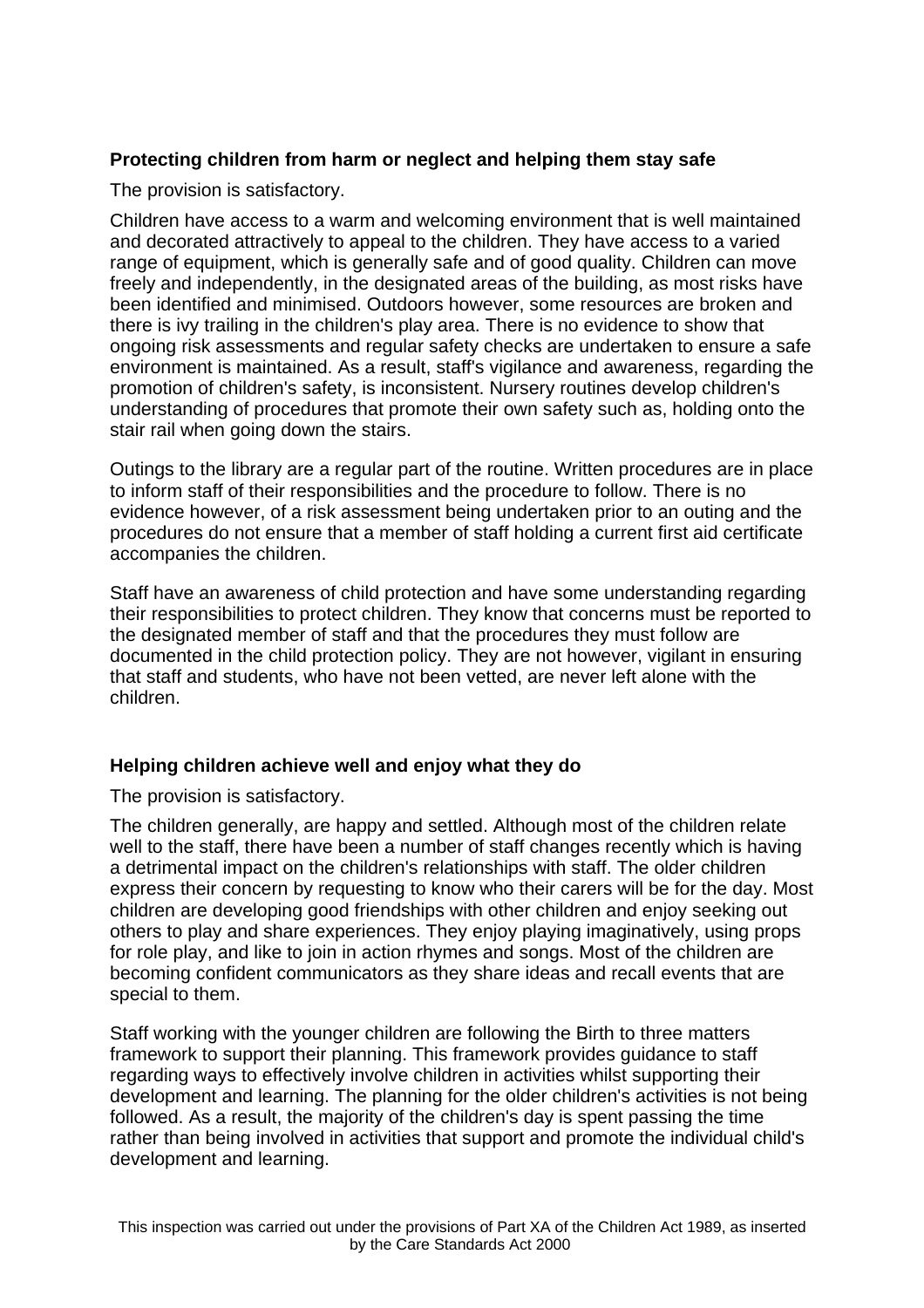The nursery environment and equipment is organised effectively so that children are able to self-select resources, which are appropriate to their age and stage of development. The nursery is well resourced but staff do not always use resources effectively to support children's learning and development. Insufficient planning and preparation in the pre-school room results in some resources not being readily available for use such as, no paint in the paint pots and the lid being left on the sand tray.

#### NURSERY EDUCATION

The quality of teaching and learning is inadequate. Staff have a limited knowledge and understanding of the Curriculum guidance for the foundation stage. This is partially due to the staffing difficulties in the nursery generally. This has meant that some staff working with the children are unqualified and others have not worked with this age group. As a result, they do not have the knowledge and skills to support and develop children's learning. Activity planning is in place but is not being followed and implemented. Although the planning of activities cover the six areas of learning, the assessments do not clearly link to the stepping stones and there is no effective evaluation of activities. The planning documents have a section for the differentiation of activities but this is not being completed. Development records are not being maintained so staff are not able to clearly identify the progress each child is making. Subsequently, observations and assessments are not being used to inform future plans and as a result children are not receiving sufficient challenge or support in accordance with their individual needs.

Most children have settled well and show a sense of belonging as they anticipate routines and share experiences with others. Their sense of security is not being supported effectively because of the changes in the staff caring for them. They are encouraged to show care and consideration to others but on occasions staff do not effectively challenge and divert behaviour that is not acceptable.

Children do not always freely access resources even though they have been made accessible to them. They enjoy participating in activities that are adult-led, such as a dough making activity. The children enjoy looking at books and talking to staff and other children. However, staff do not always question children effectively to encourage them to think or make predictions about what they think may happen. Because the activities provided are not planned in advance, the quality of the experiences for the children can vary and are not being monitored. The staff do not have evidence of the child's abilities or level of development. As a result, staff are not clear about the support or challenge needed to promote the development of each child. The children however, do participate in a variety of activities, for example, they are competent at counting and enjoy songs that develop number skills. They participate in a variety of creative activities that develop hand-eye co-ordination skills such as, cutting and drawing. Children can explore different materials including sand and dough but there are occasions when children's activities are too adult-led because an adult takes over the activity rather than allowing the child to experiment and explore. Also, staff do not always question children effectively to make them think or make predictions. Although children participate in activities that include all areas of the curriculum, for much of the time they are being occupied rather than having challenges set to encourage further learning and development.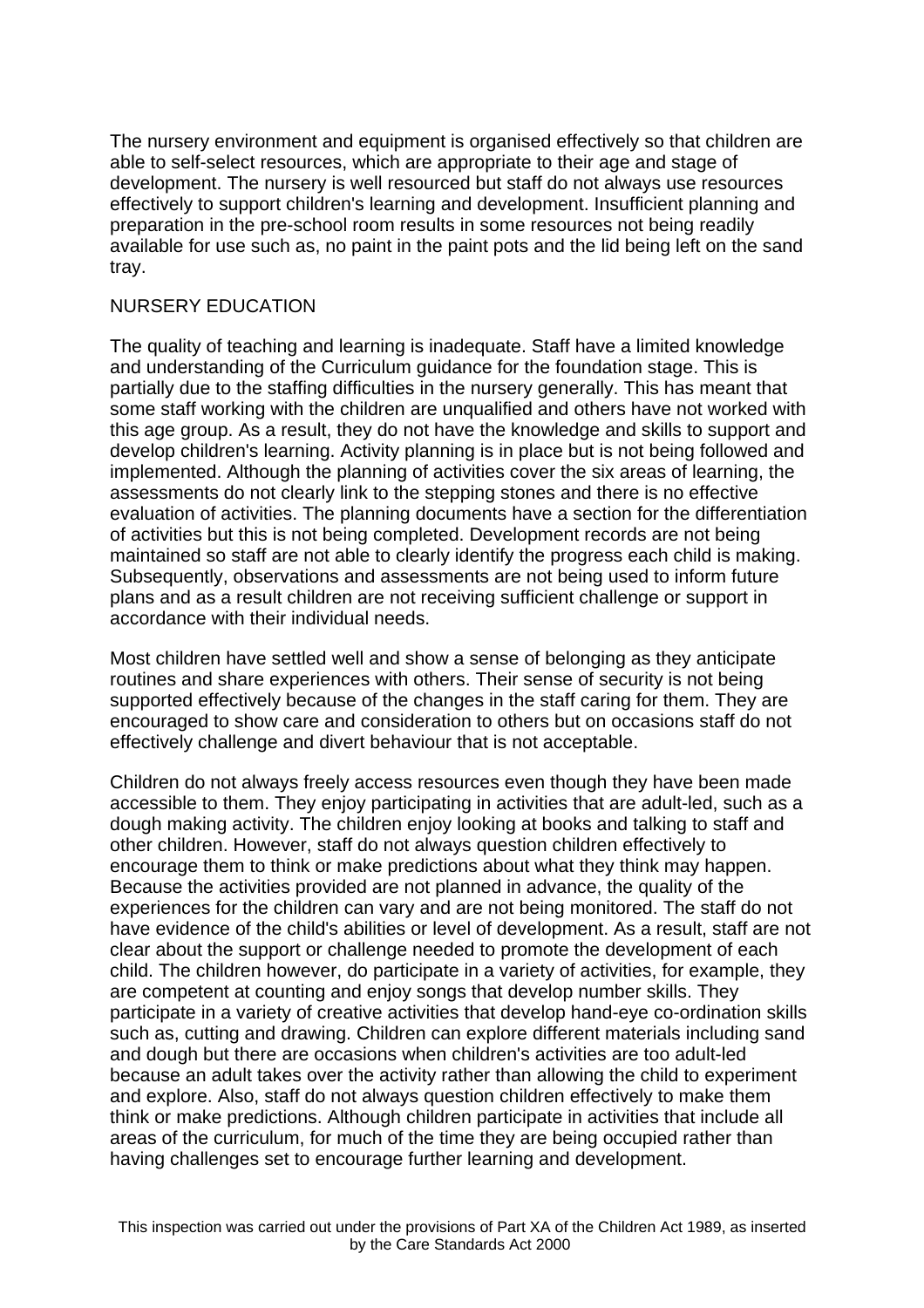# **Helping children make a positive contribution**

The provision is satisfactory.

There are procedures in place to obtain details regarding the individual needs and abilities of all the children when they first attend. The nursery is proactive in ensuring appropriate action is taken when a child is identified as having special needs. All children are welcomed and there is a positive attitude towards inclusion.

Children's behaviour is satisfactory. Children are encouraged to show consideration towards others; they are learning to share and take turns. Children are showing respect for the environment by using resources carefully and appropriately. The older children play an active role in tidying up when requested. Staff display varying levels of skill and confidence in dealing with challenging behaviour and as a result some behaviour is not dealt with effectively.

A positive view of diversity is promoted and children's knowledge and awareness of the wider world is fostered through books, wall displays and activities. Although there is a good range of resources reflecting positive images of different cultures, there are none that reflect positive images of disability. Children are learning about the local community and make regular visits to the library.

Partnership with parents and carers is satisfactory. Most children benefit from the settling-in procedure and the initial sharing of information to inform staff of each child's abilities. The care needs of the younger children are also requested and records kept. Daily diaries record details regarding the care of the under-twos. Parents are encouraged to take the diaries home and to add information to share with the child's carers. Information is shared verbally with the parents of the older children. A notice-board keeps parents updated about general aspects of the provision. There are however, no formal arrangements for parents to discuss and share information about their child's development and achievements.

Overall, the setting fosters children's moral, social and cultural development.

## **Organisation**

The organisation is inadequate.

The manager and deputy have recently left the nursery, which has contributed to the leadership and management of the setting being inadequate. Currently, the manager of a sister nursery is dividing her time between managing the two nurseries, with the support of the registered provider. The registered provider is currently recruiting a new manager and deputy. The required policies and procedures are in place but there is no monitoring of staff's understanding or how effectively they are implemented within the nursery. In some instances they are inconsistently applied. As a result, the children are being cared for in an environment that is not monitored effectively. In addition, children's development and learning is not being effectively supported and developed within the pre-school room. Most records are satisfactorily maintained but the recording of accidents does not ensure confidentiality. Registers, apart from those completed very recently, are not available for inspection. The record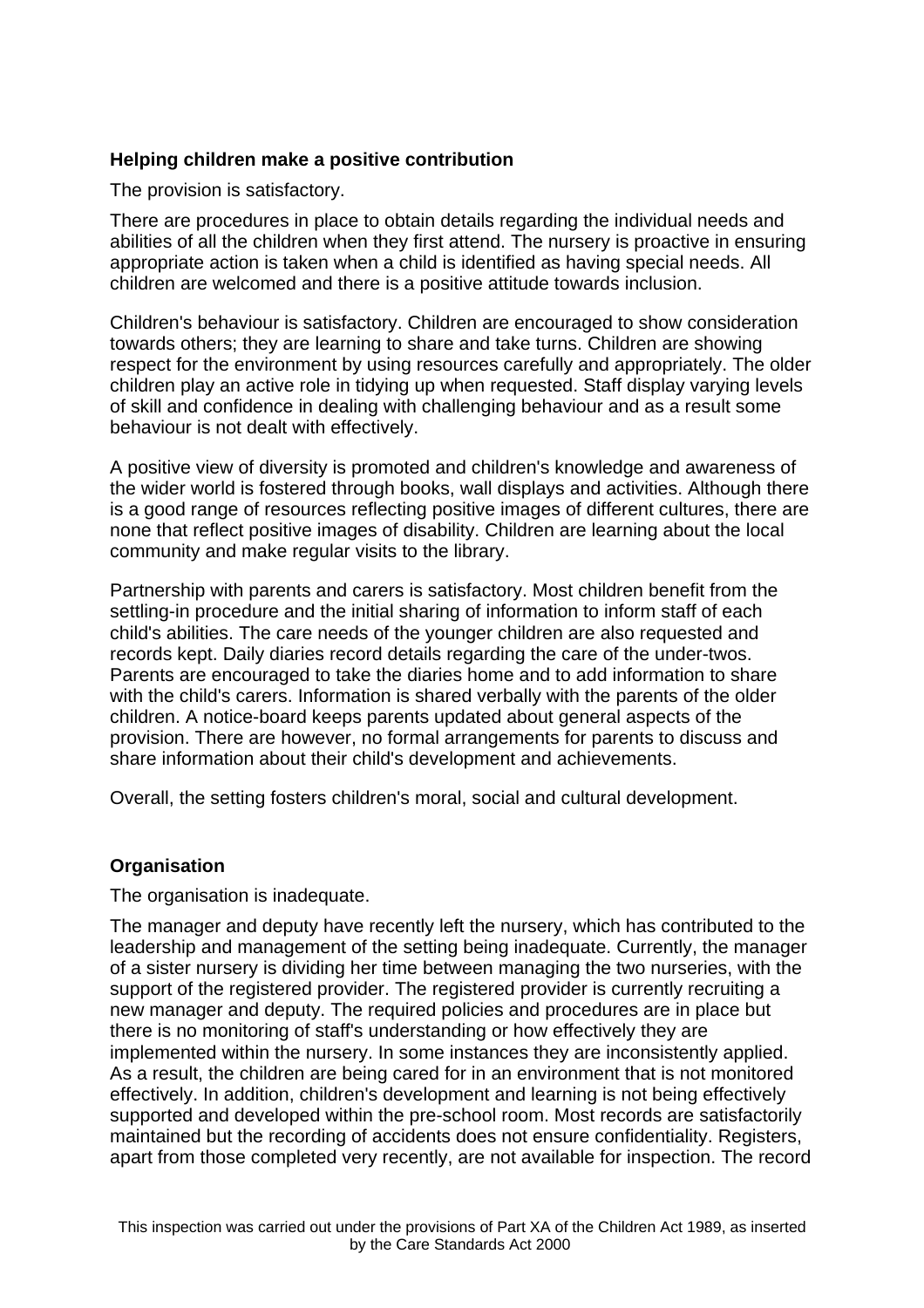of complaints is not available for inspection.

There is an inconsistent staff group within the pre-school room. Most of the staff do not have a good awareness of the Curriculum guidance for the foundation stage of learning. At times, an unqualified staff member is working with a student who is on a work experience placement. As a result of the changes and inconsistencies with regard to staffing, the organisation and implementation of activities to support children's development are inadequate. There is no documentation available to inform staff of the support or challenge each child needs in order to make continual progress. Details of all staff working on the premises are not available. Regulations are not complied with, regarding the suitability of staff who are being left alone with the children, and Ofsted has not been updated about all the staff changes.

Leadership and management is inadequate. The temporary arrangements in place, regarding the management of the nursery, are not ensuring that the overall organisation of the nursery is operating effectively. There are no systems in place to ensure that teaching and learning is monitored. There are no systems to ensure that adults working with the pre-school children understand their roles and responsibilities in developing children's learning. Evaluations of activities and children's development are not undertaken and staff have little knowledge of each child's development needs.

Overall, the needs of all children who attend are not being met.

#### **Improvements since the last inspection**

Most issues raised at the last Children Act inspection have been addressed and children's safety within the environment is improved by the action taken. The first floor landing and computer area have been made safe by fencing off the computer area and giving access via a safety gate. The low level mirror has been removed and a high level handle restricts children's access to the kitchen. The behaviour management policy includes a statement on bullying. The child protection policy includes police and social services details and the procedure to follow in the event of an allegation being made against a staff member. There is a potentially poisonous plant in the outdoor play area. The proprietor has sought information from a local horticultural college which indicates that the plant does not pose a risk to children's health and safety.

## **Complaints since the last inspection**

There are no complaints to report.

# **THE QUALITY AND STANDARDS OF THE CARE AND NURSERY EDUCATION**

On the basis of the evidence collected on this inspection:

The quality and standards of the care are inadequate - notice of action to improve.